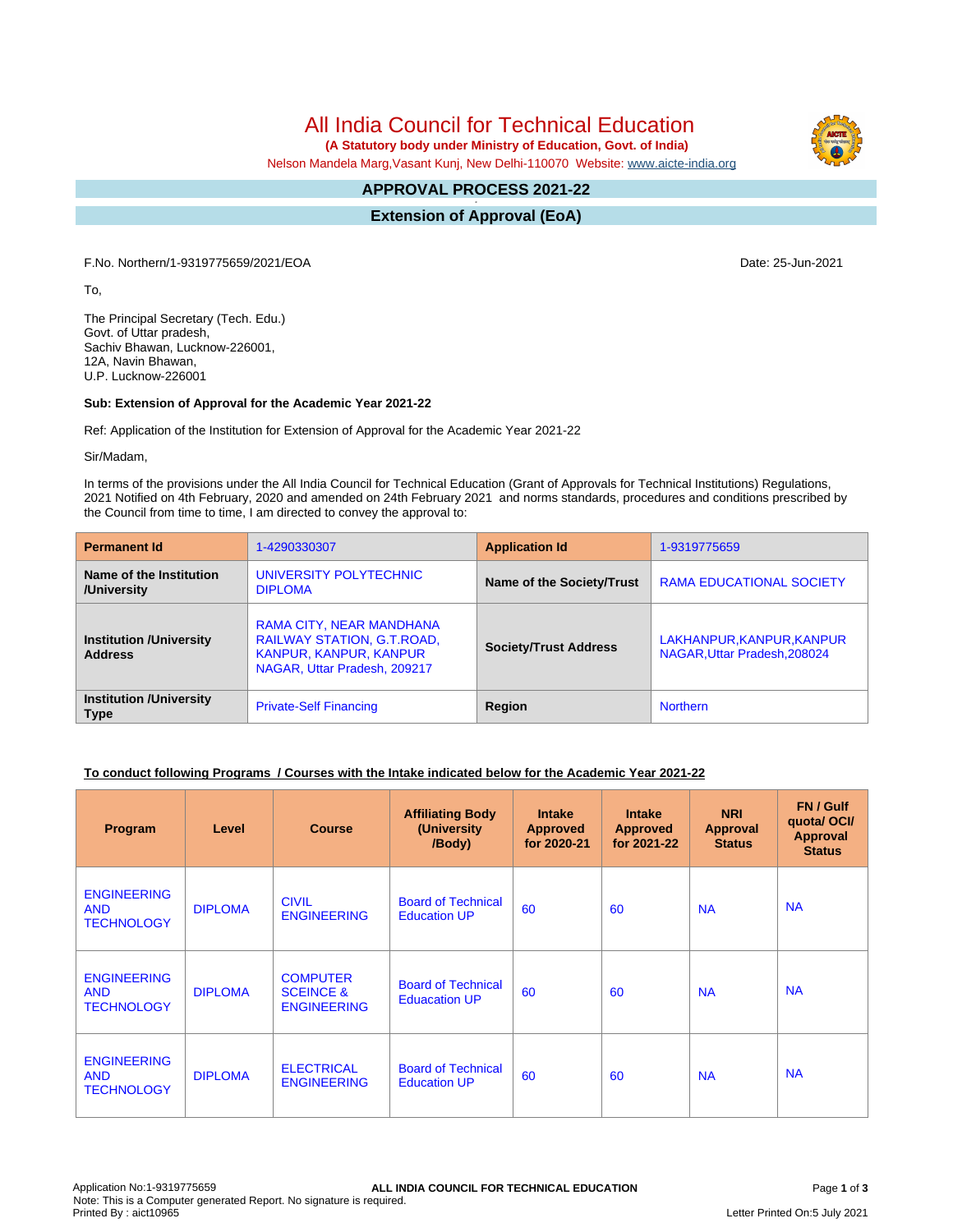| <b>ENGINEERING</b><br><b>AND</b><br><b>TECHNOLOGY</b> | <b>DIPLOMA</b> | <b>MECHANICAL</b><br><b>ENGINEERING</b> | <b>Board of Technical</b><br><b>Education UP</b> | 60 | 60 | <b>NA</b> | <b>NA</b> |
|-------------------------------------------------------|----------------|-----------------------------------------|--------------------------------------------------|----|----|-----------|-----------|
|-------------------------------------------------------|----------------|-----------------------------------------|--------------------------------------------------|----|----|-----------|-----------|

### **It is mandatory to comply with all the essential requirements as given in APH 2021-22 (Appendix 6)**

# **Important Instructions**

- 1. The State Government/ UT/ Directorate of Technical Education/ Directorate of Medical Education shall ensure that 10% of reservation for Economically Weaker Section (EWS) as per the reservation policy for admission, operational from the Academic year 2019-20 is implemented without affecting the reservation percentages of SC/ ST/ OBC/ General. However, this would not be applicable in the case of Minority Institutions referred to the Clause (1) of Article 30 of Constitution of India. Such Institution shall be permitted to increase in annual permitted strength over a maximum period of two years.
- 2. The Institution offering courses earlier in the Regular Shift, First Shift, Second Shift/Part Time now amalgamated as total intake shall have to fulfil all facilities such as Infrastructure, Faculty and other requirements as per the norms specified in the Approval Process Handbook 2021-22 for the Total Approved Intake. Further, the Institutions Deemed to be Universities/ Institutions having Accreditation/ Autonomy status shall have to maintain the Faculty: Student ratio as specified in the Approval Process Handbook.
- 3. Strict compliance of Anti-Ragging Regulation, Establishment of Committee for SC/ ST, Establishment of Internal Complaint Committee (ICC), Establishment of Online Grievance Redressal Mechanism, Barrier Free Built Environment for disabled and elderly persons, Fire and Safety Certificate should be maintained as per the provisions made in Approval Process Handbook and AICTE Regulation notified from time to time.
- 4. In case of any differences in content in this Computer generated Extension of Approval Letter, the content/information as approved by the Executive Council / General Council as available on the record of AICTE shall be final and binding.

**Prof.Rajive Kumar Member Secretary, AICTE**

Copy \*\* to:

- **1. The Director of Technical Education\*\*, Uttar Pradesh**
- **2. The Principal / Director,** UNIVERSITY POLYTECHNIC DIPLOMA Rama City, Near Mandhana Railway Station, G.T.Road, Kanpur, Kanpur,Kanpur Nagar, Uttar Pradesh,209217
- **3. The Secretary / Chairman,** LAKHANPUR KANPUR,KANPUR NAGAR Uttar Pradesh,208024
- **4. The Regional Officer,** All India Council for Technical Education Govt. Polytechnic Campus Adjoining Directorate of Technical Education Vikas Nagar, Kanpur-208 002, Uttar Pradesh